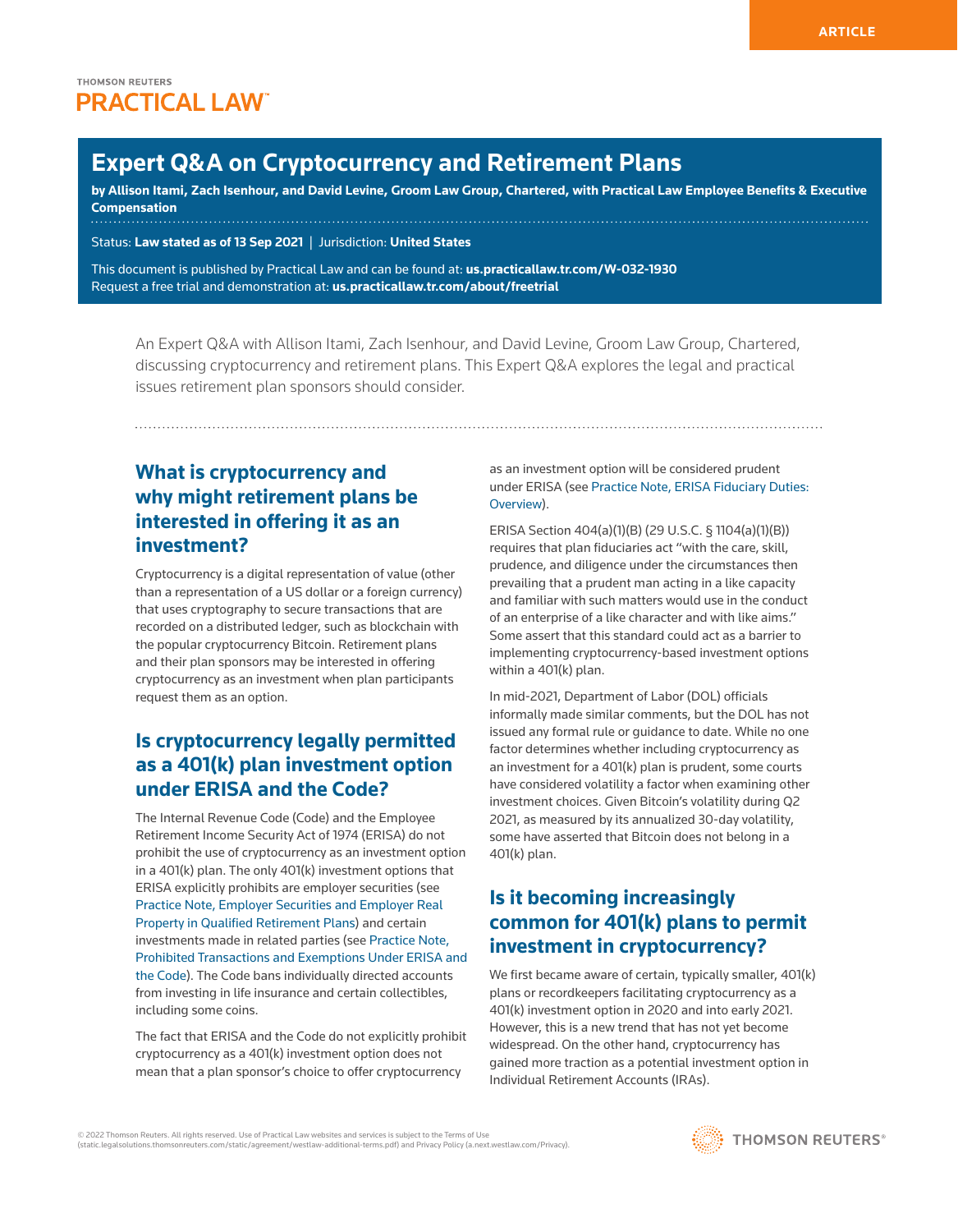We are aware of two plans or systems that currently offer cryptocurrency as a 401(k) investment option. In June 2021, a retirement investment platform for small businesses introduced an alternate 401(k) investment platform that includes cryptocurrency. Participating plan participants have access to more than 50 cryptocurrencies through a brokerage window that uses CoinBase, a cryptocurrency exchange, to facilitate investment transactions. In late 2020, a 401(k) recordkeeper facilitated Bitcoin as a 401(k) investment option that plan sponsors could offer. The custodian for the 401(k) cryptocurrency offering currently includes Bitcoin as an investment option in its 401(k) plan.

### **What are the risks for plan fiduciaries that permit cryptocurrency as a 401(k) plan investment option?**

The risks for plan fiduciaries permitting cryptocurrency as a 401(k) plan investment depend on the option selected for implementing the cryptocurrency offering, either as a designated investment alternative (DIA) or through a selfdirected brokerage window (SDBW) (see [Practice Note,](http://us.practicallaw.tr.com/0-554-3313)  [Brokerage Windows for Defined Contribution Plans](http://us.practicallaw.tr.com/0-554-3313)).

To understand the risks, we recommend that potential adopters focus on three key ERISA concepts:

- **Section 404(c) limits.** ERISA Section 404(c) ([29 U.S.C.](http://www.westlaw.com/Link/Document/FullText?findType=L&pubNum=1000546&cite=29USCAS1104&originatingDoc=Id814c9c4f59311ebbea4f0dc9fb69570&refType=SP&originationContext=document&vr=3.0&rs=cblt1.0&transitionType=PLDocumentLink&billingHash=E2EC1CD4772F207DEF907BB8CB94BEAB3E8058C7C7A4FFFBB6A13BC5C22BF5C6&contextData=(sc.Search)#co_pp_4b24000003ba5)  [§ 1104\(c\)](http://www.westlaw.com/Link/Document/FullText?findType=L&pubNum=1000546&cite=29USCAS1104&originatingDoc=Id814c9c4f59311ebbea4f0dc9fb69570&refType=SP&originationContext=document&vr=3.0&rs=cblt1.0&transitionType=PLDocumentLink&billingHash=E2EC1CD4772F207DEF907BB8CB94BEAB3E8058C7C7A4FFFBB6A13BC5C22BF5C6&contextData=(sc.Search)#co_pp_4b24000003ba5)) limits fiduciary liability for the individual investment decisions of plan participants within an individual-directed retirement plan. However, ERISA Section 404(c) does not relieve a fiduciary from its duty to prudently select and monitor any designated investment alternative that the plan offers. This means that a fiduciary's liability could be limited for an individual's choice to invest in the cryptocurrency option but not for offering the cryptocurrency as an investment option. (See [ERISA Section 404\(c\) Checklist\)](http://us.practicallaw.tr.com/6-503-3021).
- **Offering cryptocurrency as a DIA.** Retirement plan fiduciaries may choose to offer cryptocurrency as a DIA within a 401(k) plan. DIAs typically are mutual funds or collective investment trusts. While DIAs have expanded to include managed accounts that offer exposure to other 401(k) investment offerings, such as private equity or hedge funds, some advisors and other providers have expressed concerns about cryptocurrency. These concerns are often based on the fact that a DIA requires ongoing monitoring and has selection obligations

and risks. DIAs that offer exposure to private equity or hedge funds typically have the participant's investment managed by a professional, and the investment is limited to a certain percentage of a participant's account. A professional management sleeve for cryptocurrency investments is not widely available now, but we would not be surprised to see such an offering emerge in the near future.

• **Offering cryptocurrency through an SDBA.** ERISA plan fiduciaries face the least amount of risk in deciding to offer cryptocurrency as an investment option through a 401(k) plan's SDBA. While the DOL has noted that fiduciaries are subject to ERISA's duty of prudence when selecting an SDBA provider, informal guidance tacitly supports the view that plan sponsors make a settlor decision when they decide to offer a brokerage window with a 401(k) plan. However, characterizing the plan sponsor's choice as a settlor decision has limits and could be at odds with some plan sponsors' tendency to educate participants on the risks of cryptocurrency investments and limit their investment within an SDBA.

The concept of prudence is largely tied to industry standards and approaches taken by other plan sponsors, which means prudence determinations for cryptocurrency are more difficult to make while it remains an unusual 401(k) investment option. Regulators like the [Securities](http://www.westlaw.com/Document/I03f4da84eee311e28578f7ccc38dcbee/View/FullText.html?originationContext=document&vr=3.0&rs=cblt1.0&transitionType=DocumentItem&contextData=(sc.Search))  [and Exchange Commission](http://www.westlaw.com/Document/I03f4da84eee311e28578f7ccc38dcbee/View/FullText.html?originationContext=document&vr=3.0&rs=cblt1.0&transitionType=DocumentItem&contextData=(sc.Search)) (SEC) also may eventually weigh in on the role of cryptocurrency in retail investor portfolios.

#### **If a plan sponsor wants to offer cryptocurrency as an investment option, what steps should it take?**

While no hard and fast best practice exists, a plan sponsor likely should:

- Decide on the form in which the investment will be offered (as a DIA or through an SDBA). We recommend that a cryptocurrency investment not serve as a plan DIA.
- Collaborate with the plan's service providers, including the recordkeeper, SDBA provider, cryptocurrency custodians, and a cryptocurrency exchange to facilitate transactions for the investment. The plan sponsor should consider the fees and relationships among these entities.
- Focus on process items, especially loyalty, prudence, and prohibited transactions.